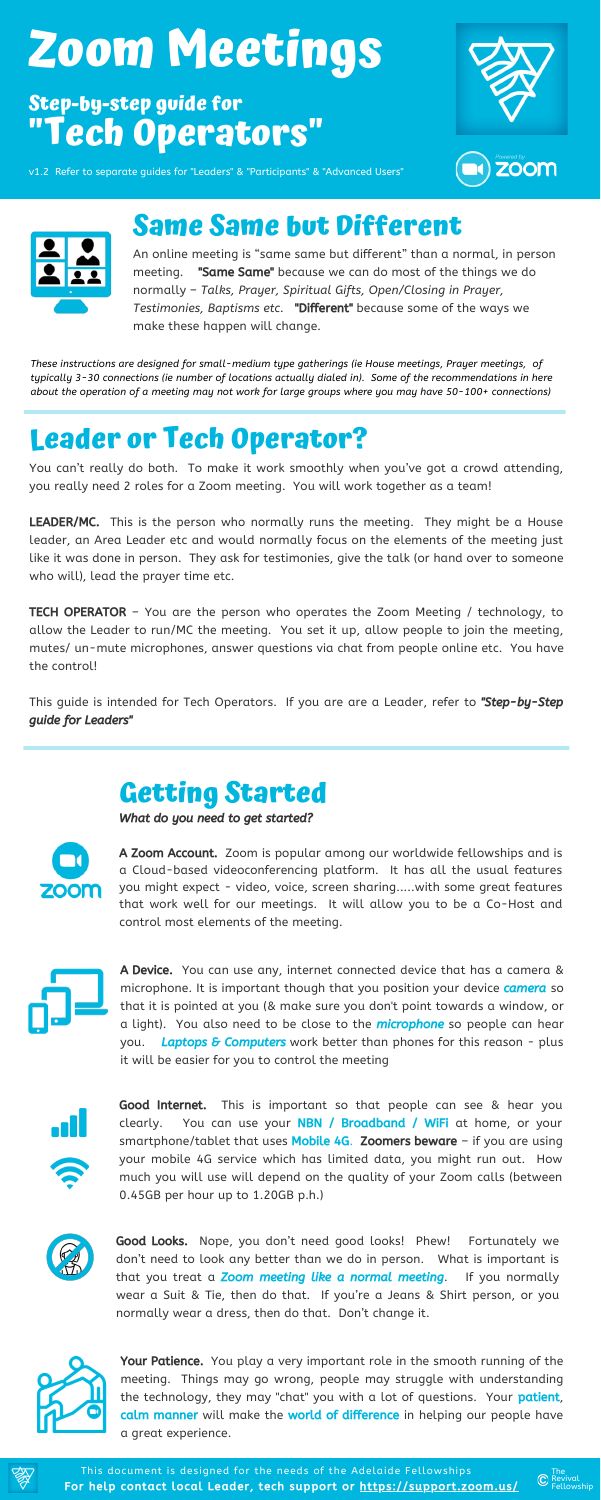If your Leader has signed up for a Pro license (currently AUD\$23.09 per month), then you will only need a Basic license (Free!). The Basic (free) service is limited to 40mins per meeting as a host, so it is important the Leader's account is used to setup meetings. He will allow you to control the meeting as a Co-Host. You can sign up here **[www.zoom.us](http://www.zoom.us/)** - have your email handy.



All meetings will be "Password" protected and will utilise the "Waiting Room" feature.

If you are asked by your Leader to set up his account, you MUST go and read the "Step-by-Step Guide for Leaders" BEFORE reading any further.



#### IF YOU DON'T DO THIS NOW, ALL HIS MEETINGS WILL FAIL !



Zoom meetings can be setup and run from either a web browser [www.zoom.us](http://www.zoom.us/) or download the Zoom app for your phone, tablet, laptop or Computer by going to **[www.zoom.us/download](http://www.zoom.us/download)** (or from the Apple App Store or Google Play Store (ie Samsung etc).

Your Leader is likely to set up the regular meetings from his Pro account.

If he needs you to do this for him, please go and read "Step-by-Step Guide for Leaders" for the instructions you need to follow.

If you have any concerns about this, please reach out to your local Leader or support person.



### **Security - the Important Stuff 3.**



DO NOT miss this step.

Do some **test calls** with your Leader, or other leaders (try & get at least 3 or 4 different people in the call). Try stuff. Learn how muting works, how the Waiting Room works etc. It's far better to try things in a test call, than it is to do it in a live meeting. People come to meetings to be encouraged, uplifted & ministered to....they don't want to be your guinea pigs for every little thing you want to try for the 1st time on the night.





Once you have downloaded, you will need to login with the Username and Password that you used to sign up for an account.

For help contact local Leader, tech support or <https://support.zoom.us/> This document is designed for the needs of the Adelaide Fellowships





On your **Phone/Tablet** go to Settings  $\{\bigcirc\}$ , find "**Meetings**":

### **Sign up for Zoom 1.**

### **2. Set up Zoom on your Device**



- o "Auto-Connect to Audio" this should be "Use Internet"
- "Always Show Meeting Controls" this should be
- $\circ$  "Safe Driving Mode" this should be (this sometimes stops the audio from working - please never use Zoom while you are driving).

Using a Computer?, in Zoom, go to Settings  $\{O\}$  then Audio, make sure "Automatically Join Audio By Computer when joining a meeting" is ticked

### **Setting up Regular Meetings 4.**

#### **Have a good play around yourself**

### **Ready, Set... 5.**

OK...you've done all the hard work getting set up...there's just a couple more things you need to do before you operate your 1st meeting.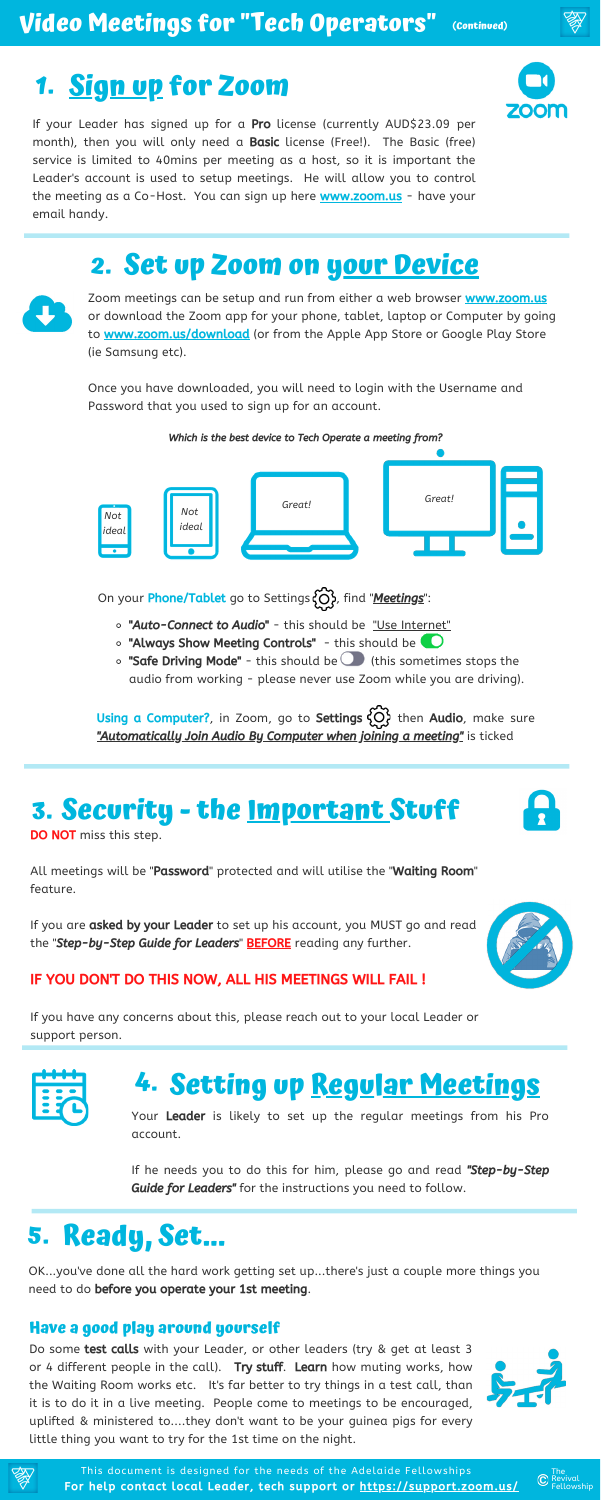

### **What will it look like when you're using A Phone / Tablet?**

#### **What will it look like when you're using a Laptop or Computer?**

- If you're using a phone/tablet, put it in a stand / cradle etc. If you hold it in your hand the whole time, even the slight movement of your hand might make people at the other end seasick!
- Don't sit with your back against a window your computer /laptop / phone / tablet camera doesn't like the light that comes in through the window.
- Make sure it is charged or plugged in !





### **Some device tips.**

For help contact local Leader, tech support or <https://support.zoom.us/> This document is designed for the needs of the Adelaide Fellowships



Here's some of the general things you will use when you participate in a meeting.

Here's some of the general things you will use when you participate in a meeting.

OFF *- no one can*

*hear you*

ON*- everyone can hear you*

*settings to your Profile (see further in this document). Do not "Lock" the meeting after it has started, as you will deny the ability for your people to join if they come late.*

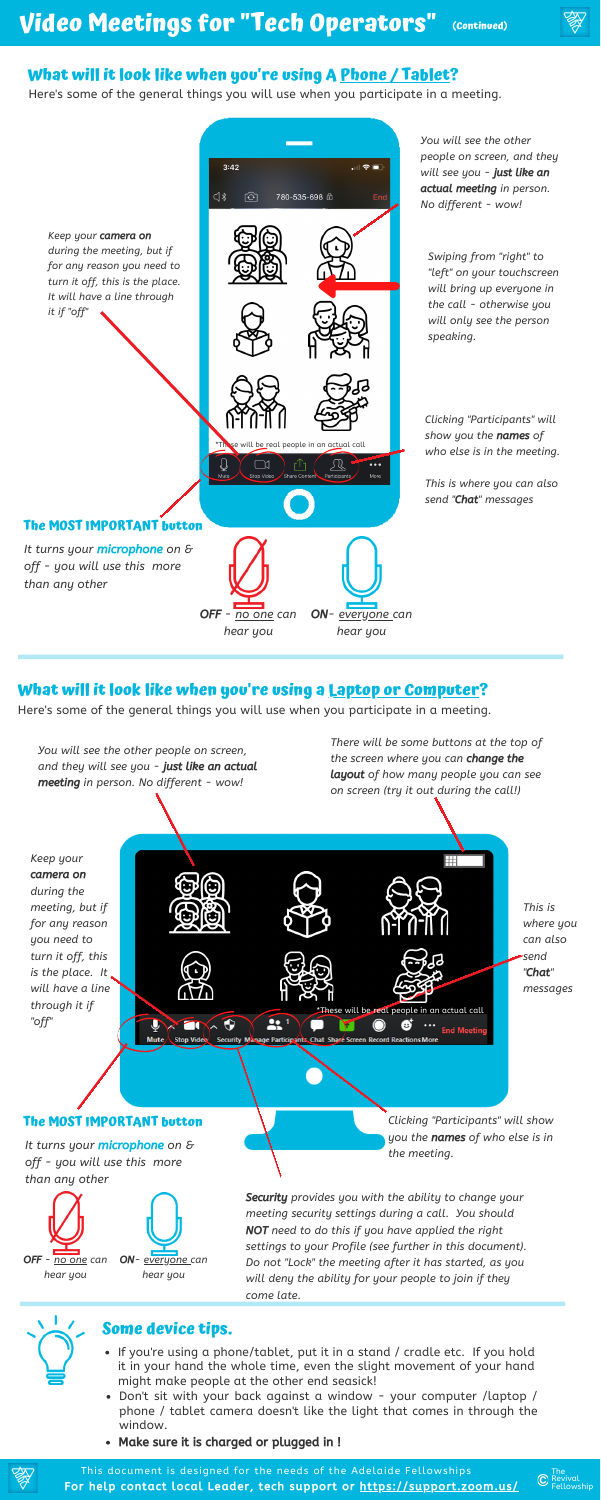### **The Waiting Room + Passwords**

This is one of the KEY functions that you will operate - it is an *important security* element to our meetings.

Think of it like a physical venue. You're standing in the foyer of your Church Hall & as people arrive, you decide whether to let them into the main hall. If they are "**unwanted**" guests, you don't let them in. There are many cases around the world where people aren't using this feature & unknown guests are "dropping" into Zoom meetings & showing "not so wholesome" things on the screen for all to see. We do not want to subject our people to this.

We have asked our leaders to setup a message for their waiting room similar to this:<br>Please wait, the meeting host will let you in soon.



**TEST Meeting** 

Welcome to our Aberfoyle Park Revival Fellowship online meeting. Please let us know your name & location via the chat panel. Our operator will bring you into the meeting shortly.

If you are new to our meeting, welcome! We look forward to you observing our meeting & chatting to you afterwards. God bless!

We have also asked Leaders to use a Password for their meetings - they have the ability to embed the password in the meeting link they send to people so they can click & join (without needing to enter it). If they are listing their meeting on a website, calendar or other public site, the setting "*Embed Password in meeting link for one-click join*" MUST be turned OFF for any links that you post publicly (see Security in the "Leaders Guide").

DO NOT, under any circumstances, publish a PASSWORD on the internet (whether on a website, social media, Facebook page etc.)



It is **much** easier to manage a meeting with computer or laptop.

#### Letting people in using your Laptop or **Computer**



For help contact local Leader, tech support or <https://support.zoom.us/> This document is designed for the needs of the Adelaide Fellowships

Select "*Participants*" from the bottom of your screen & you will be presented with a list of who is "Waiting" to be let in, & who has have already been let it (Participants). Click "Admit" if you want to let those who are waiting come in.

You will constantly need to go back/forth between the Meeting & Participants screen to make sure you let everyone in. On a computer you will be able to have the meeting & participants on the one screen.

As people arrive in the waiting room, a popup will appear at the bottom of the screen. You can admit people directly from here, or click "see waiting room"

It is best to click "Manage Participants", which will provide a side panel showing people who are in the meeting, and those waiting just hover over their name to bring up the "Admit" button.

You should leave Panel this up for the entire meeting, as you can Mute, Un-Mute, Chat etc from this panel.

#### Letting people in using your Phone or Tablet

#### Manage Participants Panel (right of screen)





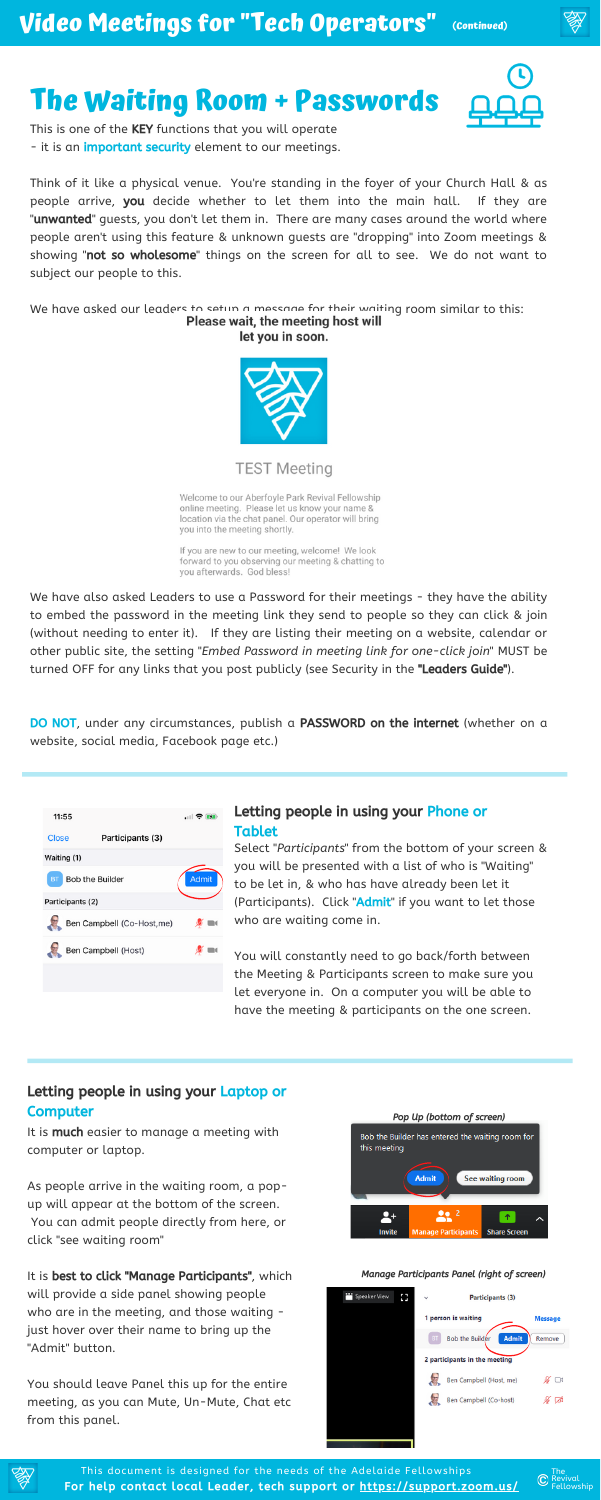#### **Choruses**

- *Enable "*Show in-meeting option *to* "Enable Original Sound" *from microphone".*
- *Disable* "Suppress Persistent Background Noise"
- *Disable* "Suppress Intermittent Persistent Background Noise"
- "Echo cancellation" *is Auto*



Interesting times ahead here. You will find that if everyone's microphone is on, then what they will all hear will be out of time with each other (this is due to the slight delays between locations, speeds etc - it's called *latency*).

- **Suggestion 1:** Have a chorus leader who can sing.
- **Suggestion 2:** If they have music as well (instrument or recorded), perfect.
- **Suggestion 3:** When asking for choruses, people need to turn on their mic to ask for a chorus.
- **Suggestion 4:** As the Chorus Leader counts in, you need to make sure all mics are on mute, except for the Chorus Leader.
- **Suggestion 5:** Others Pre-recorded Choruses? Show the Chorus words using http://revivalapps.com/choruses/?

Note: You may need to adjust the audio settings on the device where the music is being played to stop Zoom lowering the volume of the music (ONLY do this if/when you are playing music - these settings are *designed to maximise the quality of your voice being transmitted).*

On the computer App of the person playing the music (not avail on Phone App), go to Home > Settings > Audio. *Set microphone volume almost but not quite at full & un-check* "automatically adjust volume". *(You may need to adjust, keep an eye on it).*

At least 15 mins early...more if you can. Your leader will need to make you a Co-Host straight away, so you can let people in from the Waiting Room as they arrive.



At your **regular start time**, your leader will commence your choruses as per normal.



Click on Advanced*, make sure:*

#### **Start the Zoom call early...but the meeting on time.**

This allows people time to dial in, have a chat with each other before the meeting starts (& saints love to chat!)

For help contact local Leader, tech support or <https://support.zoom.us/> This document is designed for the needs of the Adelaide Fellowships



Once people are in the meeting, there are a few key things you need to be able to do to make it run smoothly. All of the functions below are available from the Participants Panel.



#### Muting / Un-Muting their Microphone

Hover over the person you want to Mute or Unmute (on their end, it's called turning their mic Off or On)

You can also do this for All Participants from the bottom of the Participants Panel

From the same place, you can stop their video (maybe they've forgotten their on video and taken their phone with them to the...well, let's just say somewhere we don't need to go)

You can also request to start their video - a popup will appear at their end for them to confirm.

#### 2 participants in the meeting





#### Stopping / Starting their Video

Same as above, hover of the participant to make them a Co-Host. If someone is doing a presentation, you will need to make them a Co-Host to do this (we have turned off screen sharing for everyone but Hosts & Co-Hosts)



**7. CO !!!!** Done. You're all set. Time to do the meeting thing.



#### Setting a Host or Co-Host for Presentation

#### **Video Meetings for "Tech Operators" (Continued)**

## **6. "Operating" the meeting**